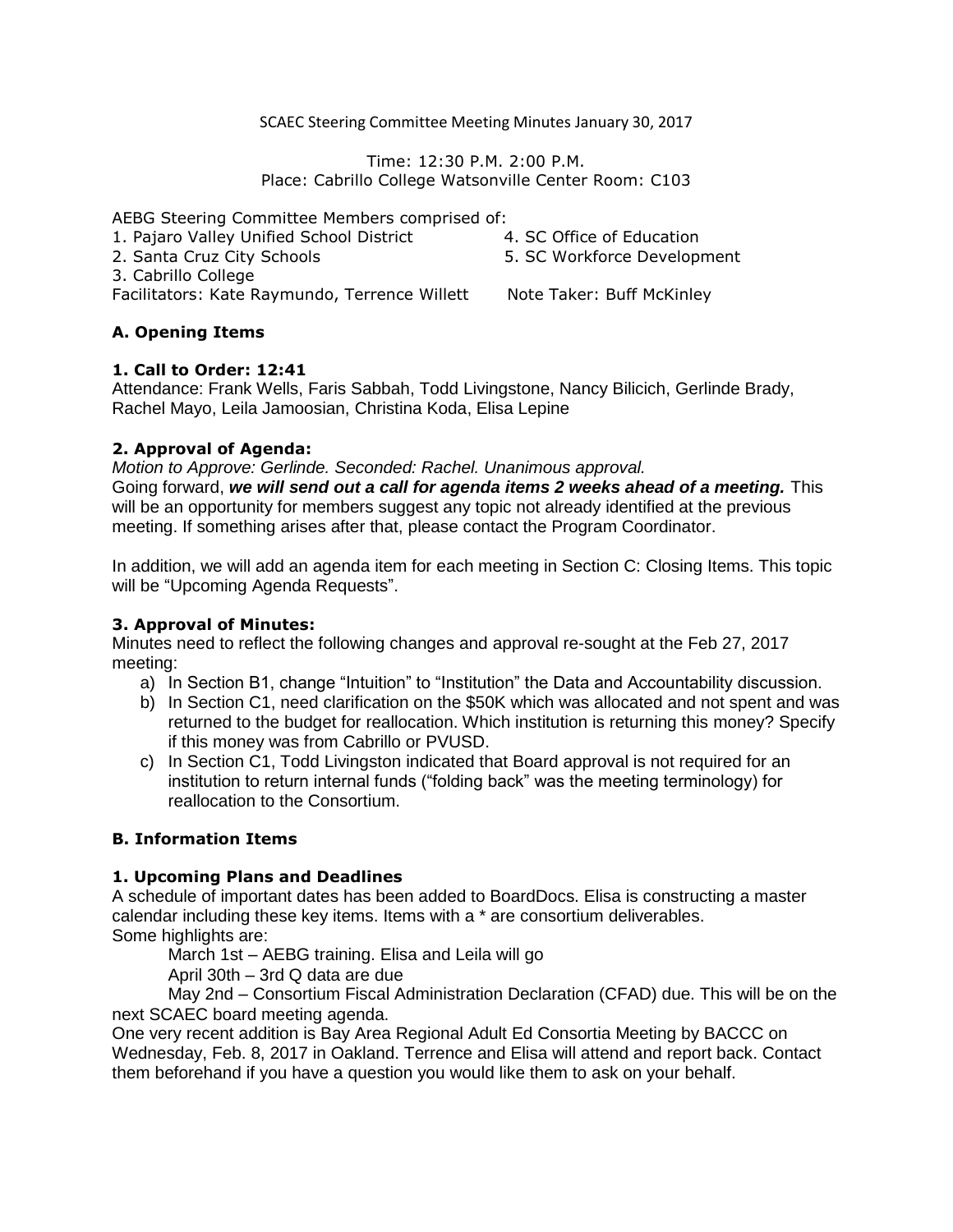#### **2. AEBG website resources**

Consortium documents are on the website. Calendar items are also there. Todd and Buff will work offline on edits to the Student Success Stories. The *Resources* page needs to be updated, to reflect that PVUSD and SCCS are both listed as the same program, WASCAE. Need to update the link to the most recent course offerings.

#### **3. Work Plan Updates**

Terrence began by presenting the broader framework – work plans are gaining in clarity as we proceed. Previously, work plans were focused on what an ideal program would look like, but did not reflect what we currently do day-to-day. Then, the question is how to fund. When we reported expenditure, the work plans were not helpful in organizing expenses.

The proposal is to view the plans with a different eye, presenting "What the consortium is doing right now." Connecting to actual activities, allocations, and programs objectives. A percentage of the work plans could include new initiatives based on data. Then, take the total AEBG allocation for the county and have the work plan capture what we are already doing. And connect this to measurable outcomes.

Todd says this is Maintenance of Capacity (MOC) and PVUSD has already prepared this information. Increasing COLAs and STRS affect the MOC budget, but is not included in allocations.

Adult Ed has changed in the last few years and is now career focused – but do we have any room for growth? CAEA is asking for increased money to cover COLA and rising cost of benefits at least.

Todd suggested incorporating a two-pronged approach, also considering what can be done that is not related to budget, but might be leveraged from other sources or activities. Terrence explained that currently, the recent grants Cabrillo gets are very specific, but we may be able to leverage activities from other funding sources.

It was suggested we identify the freshmen coming in from GED programs and count them toward completion goals. Cabrillo cannot afford to implement a 'Ventura Promise'-like program where freshman year in college is completely paid for, but we waive tuition for concurrent students, so it could have similar benefits.

Restructuring the work plans will allow us to focus on what we are doing today - and communicate that to the state. We need to look at data that we have and develop ways to collect even more. Are there any monitoring tools to help make informed decisions? This helps with identifying progress measures.

WASCAE's MOC is complete, so there is no reason to remake work plans. Elisa will prepare the templates by replacing the "Allowable Evaluation" column in the existing plans to "7 Program Areas" and "Objectives".

2016-17 is the last year that Watsonville and Santa Cruz are required to submit separate Federal reporting.

Fiscal reporting should be on a proportional basis.